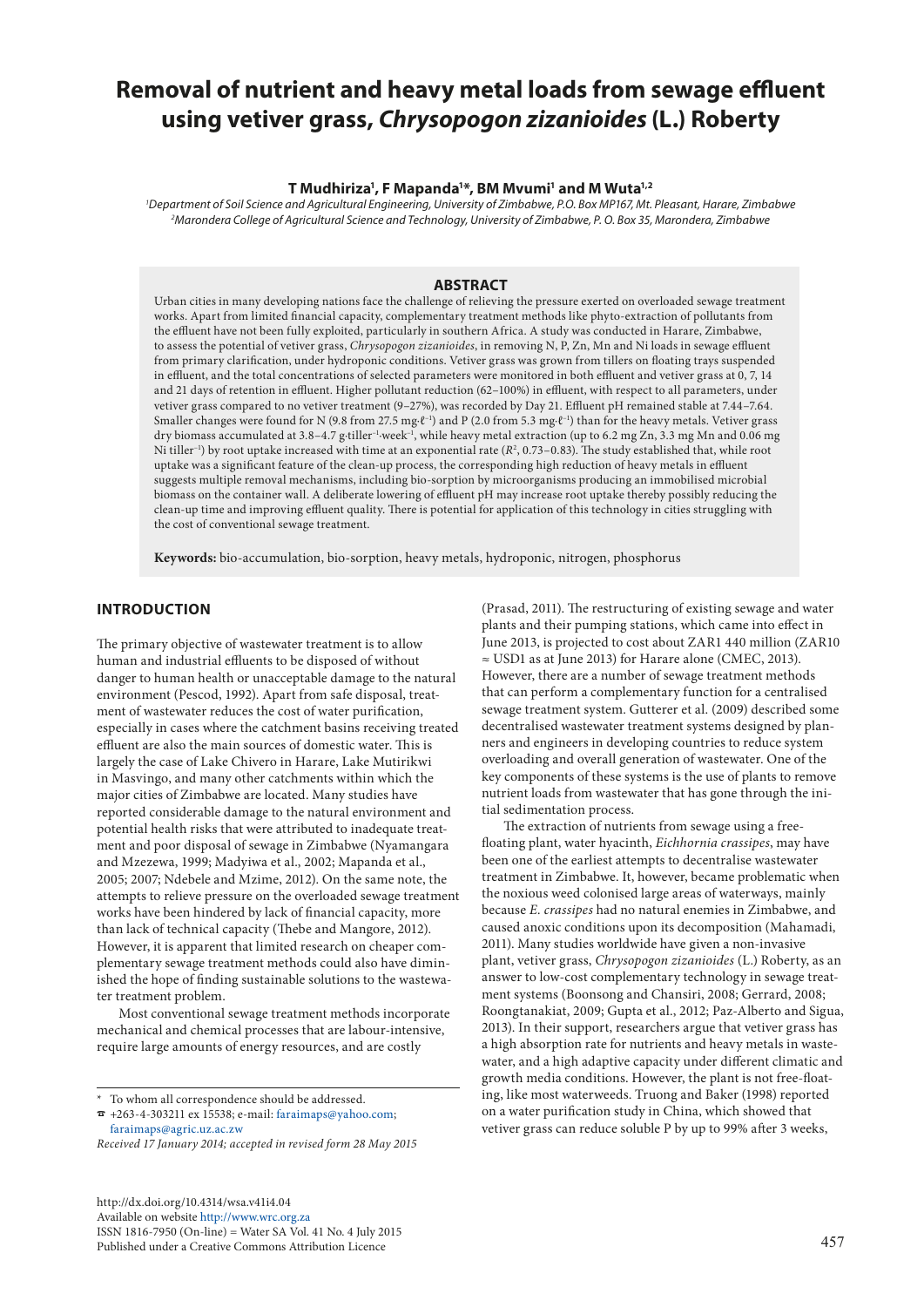and soluble N by up to 74% after 5 weeks, and had potential to remove up to 102 t N and 54 t P per hectare of vetiver per year. Such properties could make this plant suitable as a cheaper and more effective complementary treatment option for sewage effluent in Harare.

The objective of the current study was to assess the potential of vetiver grass in removing nutrient and heavy metal loads from wastewater composed of both domestic and industrial sewage effluent in Harare, Zimbabwe. Many researchers have used vetiver grass for the removal of water contaminants but the responses differed with climatic conditions as well as the concentration of the contaminants (Gupta et al., 2012). It was therefore hypothesised that vetiver grass grown on floating platforms in sewage effluent without soil media can accumulate significant biomass while effecting significant extraction of nutrients and heavy metals through its root system under the local conditions in Harare.

# **MATERIALS AND METHODS**

## **Study sites, floating platform installation and treatments**

The study was conducted between February and May 2013 in a glasshouse at the University of Zimbabwe in Harare, using untreated sewage effluent from the Firle Sewage Treatment Works (FST-Works) and propagated vetiver grass cuttings from Environment Africa in Harare. A glasshouse was used to avoid effluent dilution by incoming rainfall but allowed free movement of ambient air to reduce the differences in temperature and humidity between the inside and outside. The FST-Works extends from 30° 55.97' E to 30° 56.33' E, and lies between 17° 55.78' S and 17° 56.20' S in south-west Harare. It processes more than 180 000 m<sup>3</sup>⋅day<sup>-1</sup> of mixed domestic-and-industrial sewage, while its design capacity is about 144 000 m<sup>3</sup>·day<sup>-1</sup> (Nhapi, 2009). Thus the system has been overloaded. Currently, the treatment works uses the conventional biological trickling filtration system and the activated sludge biological nutrient removal system for sewage treatment.

Hydroponic stations were constructed from floating rafts and plastic containers using a procedure adapted from Truong and Hart (2001), Boonsong and Chansiri (2008), and Gerrard (2008). A total of 16 floating raft trays were designed from kaylite material, each measuring 0.5 m in diameter and having 6 cells. The rafts were overlaid on 16 plastic containers, each with a capacity of 9  $\ell$  and a height of 0.2 m. The experiment was a 2 (with and without vetiver grass) x 4 (effluent retention time: 0, 7, 14 and 21 days) factorial, laid out in a completely randomised design with 4 replicates.

Untreated effluent from FST-Works was collected into a 200-ℓ plastic drum. The effluent was collected soon after the primary sedimentation and before biological nutrient removal. The effluent was added into the 16 containers to a volume of 9  $\ell$ each. Before adding the effluent, a total of 64 vetiver grass tillers were collected from a nursery and their roots were dipped in distilled water for 21 days in the glasshouse. This was meant to make the plants adapt from being xerophytes to hydrophytes, as recommended by Maffei (2002) and Truong (2007). After 21 days, the aerial part of each tiller was cut at 4 cm from the crown area, taking care not to damage the roots. In all treatments that had vetiver grass the plants were fixed in positions by their crowns on the floating raft trays, with one tiller per cell. The trays were then overlaid on the containers to float, with the roots submerged in effluent and sticking out from the tray bottom. This set up was maintained for up to 21 days.

## **Sampling and sample preparation**

Two replicate samples of untreated effluent, each measuring 0.5 ℓ, were collected for initial characterisation from the 200-ℓ drum with bulk effluent from FST-Works. The samples were collected after mixing using a plastic plunger. Effluent from containers under the floating platforms with and without vetiver grass was also sampled at 0, 7, 14 and 21 days of retention. To facilitate sample collection, the float trays were temporarily removed at each sampling occasion and 0.2 ℓ of effluent was extracted after thorough mixing of the effluent using a plastic plunger. The effluent samples were immediately taken to the laboratory for analysis.

Vetiver grass was sampled just before fixing on the floating trays, and at 7, 14 and 21 days of retention on the floating trays. At each sampling 2 plants from each tray were randomly selected and pulled out as whole plants including their roots. The samples were first air-dried in an open shed for 7 days to remove much of the water in the tissues, then oven-dried at 70°C for 24 h (Campbell and Plank, 1998) and weighed. After oven drying the samples were ground and passed through a 2-mm mesh sieve before their analysis in the laboratory.

## **Analysis of samples**

Effluent from FST-Works was analysed for pH, total dissolved solids, electrical conductivity and total concentrations of N, P, Zn, Ni and Mn, immediately after collection, and for the same nutrients and heavy metals at 0, 7, 14 and 21 days of effluent retention using the methods of water analysis described by Sauter and Stoub (1990) and APHA (1999). All the glassware and crucibles used in the analysis of samples were acid-washed prior to analyses. Effluent pH was measured using a pH meter (model: Mettler Toledo EL-20) calibrated using buffer pH 4 and 7. Electrical conductivity was measured using the conductivity meter (model: WTW Inolab Cond Level 1) calibrated using 0.1 M KCl, after the sample was filtered into a beaker. Total dissolved solids were measured gravimetrically by evaporating 0.1 ℓ of filtered effluent in a previously weighed beaker at 100°C to a constant weight. The difference between the initial and final beaker weight represented the total dissolved solids.

Total N in effluent was measured using the Kjeldhal method in which the sample was digested using concentrated  $\rm{H}_{2}\rm{SO}_{4}$ followed by steam distillation after alkalination with NaOH in the presence of Devarda's alloy. The amount of N in the sample was determined colorimetrically using the UV-Vis Spectrophotometer after nesslerisation. Total P was determined colorimetrically after the effluent sample was digested using concentrated  $H_2SO_4$ . Total Zn, Ni and Mn were determined using the atomic absorption sprectrophotometric method (AAS model: Varian AA50), after dissolving suspended metals by digestion using aqua regia (mixture of concentrated HCl and  $\mathrm{HNO}_3$  at a ratio of 3:1) with external heating, obtaining a supernatant solution after centrifuging. The detection limits for Zn, Ni and Mn were 0.002, 0.02 and 0.005 mg⋅ℓ<sup>-1</sup>, respectively.

Vetiver grass was analysed for dry biomass, and total concentrations of Zn, Ni and Mn at 7, 14 and 21 days of effluent retention. At each respective retention time, dry mass of the vetiver grass was weighed using analytical balance before being ground and passed through a 2-mm sieve. The total concentration of Zn, Ni and Mn in vetiver grass were determined using the atomic absorption sprectrophotometric method after ashing each ground plant sample in a crucible in a muffle furnace (Model: Wildbarfield M1354) at 450°C for 24 h. The ash was digested using aqua regia and a supernatant solution was obtained by centrifuging before reading on an AAS.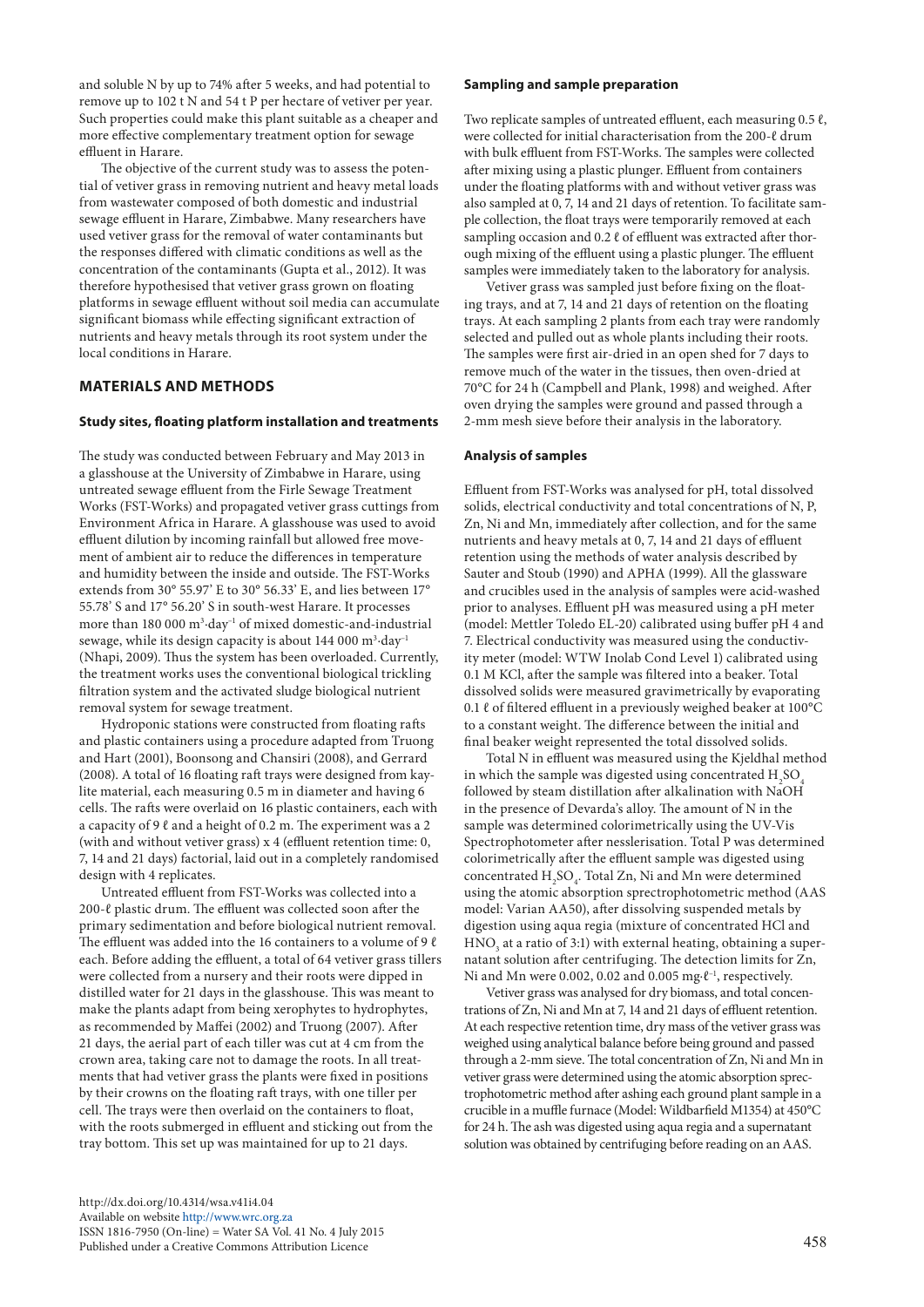# **Data analysis**

Sample analysis data were subjected to homogeneity of variance and normality tests using the Levene's and Kolmogorov-Smirnov's tests, respectively, at the 5% level. One-way multivariate analysis of variance was carried out on data from plant analysis to establish any significant treatment effects (*P* <0.05). However, effluent data did not meet all assumptions of normality and homogeneity of variance, even after transformation; hence the Kruskal-Wallis one-way analysis of variance was used, while a pair-wise separation of significantly different treatment means was done using the Mann-Witney test. Bivariate correlation analysis (two-tailed) was performed using the Spearman's Rank Correlation Coefficient (rs). Genstat 14 Edition (Lawes Agricultural Trust, UK) and SPSS 16.0 (SPSS Inc., USA) statistical packages were used in data analysis.

# **RESULTS**

# **Characteristics of sewage effluent**

The selected properties of untreated effluent from FST-Works were in the red (high hazard) category in terms of total N, P, Zn, Mn, Ni and total dissolved solids, according to the Effluent and

Solid Waste Disposal Regulations in Zimbabwe (Table 1). The heavy metals deviated from the prescribed limits more than a 100-fold, followed by P and total dissolved solids (>10-fold), and, lastly, N which was more than twice the permissible limit.

# **Removal of pollutants from effluent**

The resultant characteristics of effluent at different retention periods with and without vetiver grass are presented in Table 2. All parameters responded to both vetiver and time of retention with the exception of pH. No Zn and Mn could be detected in the effluent by Day 14 of retention under vetiver grass, while the treatment without vetiver had only lost 9 and 11% of initial Zn and Mn, respectively, in the same period of retention. By Day 21 of retention total Ni in effluent was significantly reduced (*P* <0.05), by 77%, under vetiver treatment, although the remaining concentration was still above the permissible limit. Total P in the effluent under vetiver treatment had decreased (*P* <0.05) by 62% at Day 21 of retention, compared with a 22% decrease under no vetiver grass for the same period.

Vetiver grass was able to reduce the amount of total N and total dissolved solids in effluent to levels that were acceptable for disposal at Day 21 of retention. This translated to a 64 and

| <b>TABLE 1</b><br>Selected properties of untreated sewage effluent from Firle Sewage Treatment Works in Harare compared to permissible<br>limits according to the national regulations* $(n = 2)$ . |                                          |                          |  |  |  |  |
|-----------------------------------------------------------------------------------------------------------------------------------------------------------------------------------------------------|------------------------------------------|--------------------------|--|--|--|--|
| <b>Parameter</b>                                                                                                                                                                                    | Mean total concentration $\pm$ std. dev. | <b>Permissible limit</b> |  |  |  |  |
| pH                                                                                                                                                                                                  | $7.6 \pm 0.1$                            | $6.0 - 9.0$              |  |  |  |  |
| Electrical conductivity $(dS·m^{-1})$                                                                                                                                                               | $6.6 \pm 4.5$                            | 10                       |  |  |  |  |
| Total dissolved solids $(g \cdot \ell^{-1})$                                                                                                                                                        | $7.0 \pm 0.0$                            | 0.5                      |  |  |  |  |
| Total nitrogen $(mg \cdot \ell^{-1})$                                                                                                                                                               | $27.5 \pm 0.2$                           | 10                       |  |  |  |  |
| Total P $(mg \cdot \ell^{-1})$                                                                                                                                                                      | $5.3 \pm 0.3$                            | 0.5                      |  |  |  |  |
| Zinc $(mg \cdot \ell^{-1})$                                                                                                                                                                         | $63.7 \pm 0.2$                           | 0.5                      |  |  |  |  |
| Nickel $(mg \cdot \ell^{-1})$                                                                                                                                                                       | $51.4 \pm 0.1$                           | 0.3                      |  |  |  |  |
| Manganese (mg $\cdot \ell^{-1}$ )                                                                                                                                                                   | $31.0 \pm 0.3$                           | 0.1                      |  |  |  |  |

*\*Environmental Management (Effluent and Solid Waste Disposal) Regulations (2007)*

|                                                                                                                                                                                         |         |                  |                      | <b>TABLE 2</b>    |                  |                   |                   |                |  |  |
|-----------------------------------------------------------------------------------------------------------------------------------------------------------------------------------------|---------|------------------|----------------------|-------------------|------------------|-------------------|-------------------|----------------|--|--|
| Mean effluent pH, electrical conductivity (EC), total dissolved solids (TDS) and total concentrations of selected nutrients<br>and heavy metals under different treatments ( $n = 4$ ). |         |                  |                      |                   |                  |                   |                   |                |  |  |
| <b>Treatment</b>                                                                                                                                                                        | рH      | EC               | <b>TDS</b>           | N                 | P                | Zn                | Ni                | Mn             |  |  |
|                                                                                                                                                                                         |         | $dS·m-1$         | $mg \cdot \ell^{-1}$ |                   |                  |                   |                   |                |  |  |
| - Vetiver, 00 day                                                                                                                                                                       | 7.62    | 6.6 <sup>f</sup> | 7 025 <sup>e</sup>   | 27.5 <sup>g</sup> | $5.3^{d}$        | 63.7 <sup>d</sup> | $51.4^e$          | $31.5^{\circ}$ |  |  |
| 07 day                                                                                                                                                                                  | 7.59    | 6.5 <sup>f</sup> | $6695^{\circ}$       | $25.6^{f}$        | 4.6 <sup>c</sup> | 59.3 <sup>c</sup> | 47.6 <sup>d</sup> | $28.6^{\rm d}$ |  |  |
| 14 day                                                                                                                                                                                  | 7.60    | $6.2^\circ$      | 5603 <sup>d</sup>    | $24.3^\circ$      | 4.1 <sup>b</sup> | $58.1^\circ$      | 46.1 <sup>c</sup> | $27.8^{d}$     |  |  |
| 21 day                                                                                                                                                                                  | 7.61    | 6.0 <sup>d</sup> | 5 138 <sup>c</sup>   | 23.2 <sup>d</sup> | 4.1 <sup>b</sup> | $58.2^\circ$      | $43.4^{b}$        | $26.0^\circ$   |  |  |
| + Vetiver, 00 day                                                                                                                                                                       | 7.62    | 6.6 <sup>f</sup> | 7.025e               | 27.5 <sup>g</sup> | 5.3 <sup>d</sup> | 63.7 <sup>d</sup> | $51.4^\circ$      | $31.5^{\circ}$ |  |  |
| $07 \text{ day}$                                                                                                                                                                        | 7.64    | $5.1^\circ$      | $1745^{\rm b}$       | 21.8 <sup>c</sup> | 4.0 <sup>b</sup> | $21.3^{b}$        | $14.8^{\circ}$    | $16.3^{b}$     |  |  |
| 14 day                                                                                                                                                                                  | 7.53    | 4.7 <sup>b</sup> | 473 <sup>a</sup>     | 16.8 <sup>b</sup> | 2.8 <sup>a</sup> | $n/d^a$           | $13.0^{\circ}$    | $n/d^a$        |  |  |
| 21 day                                                                                                                                                                                  | 7.44    | 3.9 <sup>a</sup> | 367 <sup>a</sup>     | 9.8 <sup>a</sup>  | 2.0 <sup>a</sup> | $n/d^a$           | $12.0^{\circ}$    | $n/d^a$        |  |  |
|                                                                                                                                                                                         |         |                  |                      |                   |                  |                   |                   |                |  |  |
| Significance                                                                                                                                                                            | n/s     | $\ast$           | $\ast$               | $\star$           | $\star$          | $\ast$            | $\ast$            | $\star$        |  |  |
| $CV\%$                                                                                                                                                                                  | 1.1     | 1.7              | 11.4                 | 6.1               | 11.8             | 2.4               | 6.6               | 8.8            |  |  |
| <b>SED</b>                                                                                                                                                                              | 0.06    | 0.1              | 348                  | 0.9               | 0.3              | 0.7               | 1.6               | 1.3            |  |  |
| Permissible limit                                                                                                                                                                       | $6 - 9$ | 10               | 500                  | 10                | 0.5              | 0.5               | 0.3               | 0.1            |  |  |

*\* Significant at 0.05 probability level; n/d = not detected; n/s = not significant; different letters within a column denote significant differences. Detection limits (mg∙ℓ–1): Zn = 0.002, Ni = 0.02 and Mn = 0.005*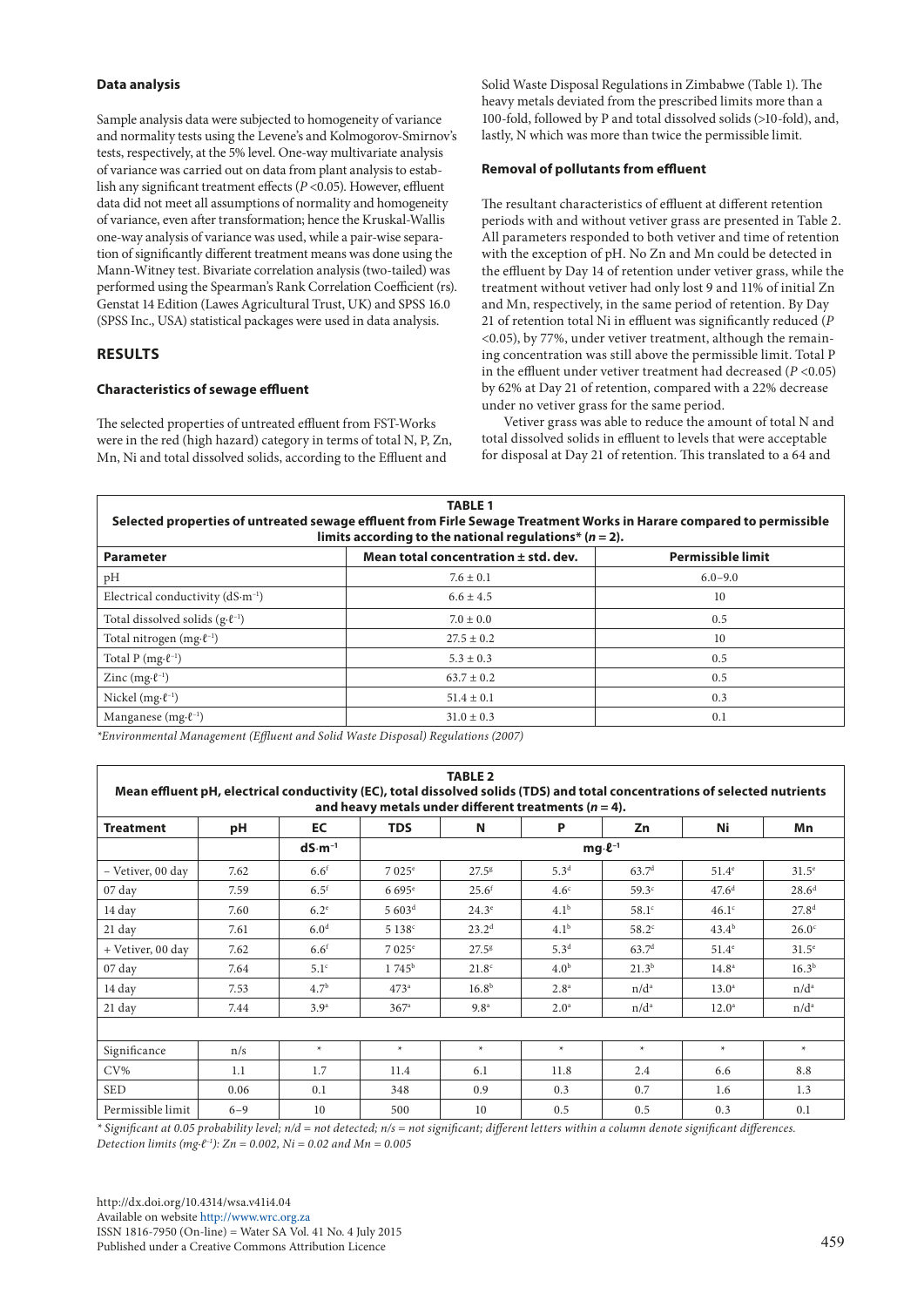95% reduction in total N and total dissolved solids, respectively, at 21 days of retention. However, at this time the treatment without vetiver had only 16 and 27% reduction in the levels of these respective parameters.

Results showed significant negative correlation (*P* <0.01) between retention time and the amounts of N, P, Zn, Mn and electrical conductivity (rs range: –0 .93 to –0.97), total dissolved solids (rs,  $-0.77$ ), Ni (rs,  $-0.69$ ) and pH (rs,  $-0.61$ ) in the effluent under vetiver treatments. In the treatments with no vetiver the correlation was also significant for all parameters (*P* <0.01, rs range: –0 .78 to –0.97), except for pH (*P* >0.05). The regression analysis revealed distinct relationships between the period of retention under vetiver treatment and the levels of the measured parameters in effluent (Table 3). The relationships were linear for electrical conductivity,

N and P, and curvilinear (polynomial, second order) with quadratic terms for total dissolved solids, Zn, Ni and Mn.

# **Vetiver grass biomass production and heavy metal uptake**

Survival rate of all vetiver grass tillers on the effluent was 100%. The average dry mass of vetiver grass tillers increased (*P* <0.05) from 8.9 g at the start of the experiment to 26.5 g at Day 21 of effluent retention under vetiver grass (Fig. 1a). A lag phase in biomass accumulation was observed between Day 7 and Day 14, where the mean biomass reached 18.3 and 18.9 g, respectively. Before this phase the biomass had accumulated at an average rate of 4.7 g∙tiller–1∙week–1, and after this phase the biomass accumulation rate was about 3.8 g∙tiller–1∙week–1. The

| <b>TABLE 3</b><br>Relationships between the amount of a measured parameter $(Y)$ in effluent and the retention time $(X, \text{in days})$ for the<br>treatments under vetiver grass |                                   |             |                                        |  |  |  |  |
|-------------------------------------------------------------------------------------------------------------------------------------------------------------------------------------|-----------------------------------|-------------|----------------------------------------|--|--|--|--|
| <b>Parameter</b>                                                                                                                                                                    | Relationship                      | $r^2$ value | Y data range and units                 |  |  |  |  |
| EC                                                                                                                                                                                  | $Y = 6.3 - 0.12[X]$               | 0.94        | $3.8 - 6.6$ dS $\cdot$ m <sup>-1</sup> |  |  |  |  |
| <b>TDS</b>                                                                                                                                                                          | $Y = 0.027[X]^2 - 0.86[X] + 6.9$  | 0.95        | $0.1 - 7.2$ g· $\ell^{-1}$             |  |  |  |  |
| N                                                                                                                                                                                   | $Y = 27.6 - 0.85[X]$              | 0.96        | 7.0-27.7 mg $\cdot \ell^{-1}$          |  |  |  |  |
| P                                                                                                                                                                                   | $Y = 5.3 - 0.17[X]$               | 0.91        | $1.4 - 5.6$ mg $\cdot \ell^{-1}$       |  |  |  |  |
| Zn                                                                                                                                                                                  | $Y = 0.22[X]^2 - 7.57[X] + 63.7$  | 0.99        | $0-63.9$ mg $\cdot \ell^{-1}$          |  |  |  |  |
| Ni                                                                                                                                                                                  | $Y = 0.182[X]^2 - 5.53[X] + 49.6$ | 0.92        | $8.0 - 51.5$ mg· $\ell^{-1}$           |  |  |  |  |
| Mn                                                                                                                                                                                  | $Y = 0.078[X]^2 - 3.22[X] + 32.4$ | 0.95        | $0-31.9$ mg $\cdot \ell^{-1}$          |  |  |  |  |



*Figure 1* 

on floating platforms above sewage effluent from Firle Sewage Treatment Works. Different letters inside the bars denote significant differences on floating platforms above sewage effluent from Firle Sewage Treatment Works. between times at the 0.05 probability level  $(n = 4)$ . *(a) Vetiver grass tiller weight; (b) total concentration of Zn; (c) total concentration of Mn; and (d) total concentration of Ni; under 4 periods of retention* 

http://dx.doi.org/10.4314/wsa.v41i4.04 Available on website <http://www.wrc.org.za> ISSN 1816-7950 (On-line) = Water SA Vol. 41 No. 4 July 2015 Published under a Creative Commons Attribution Licence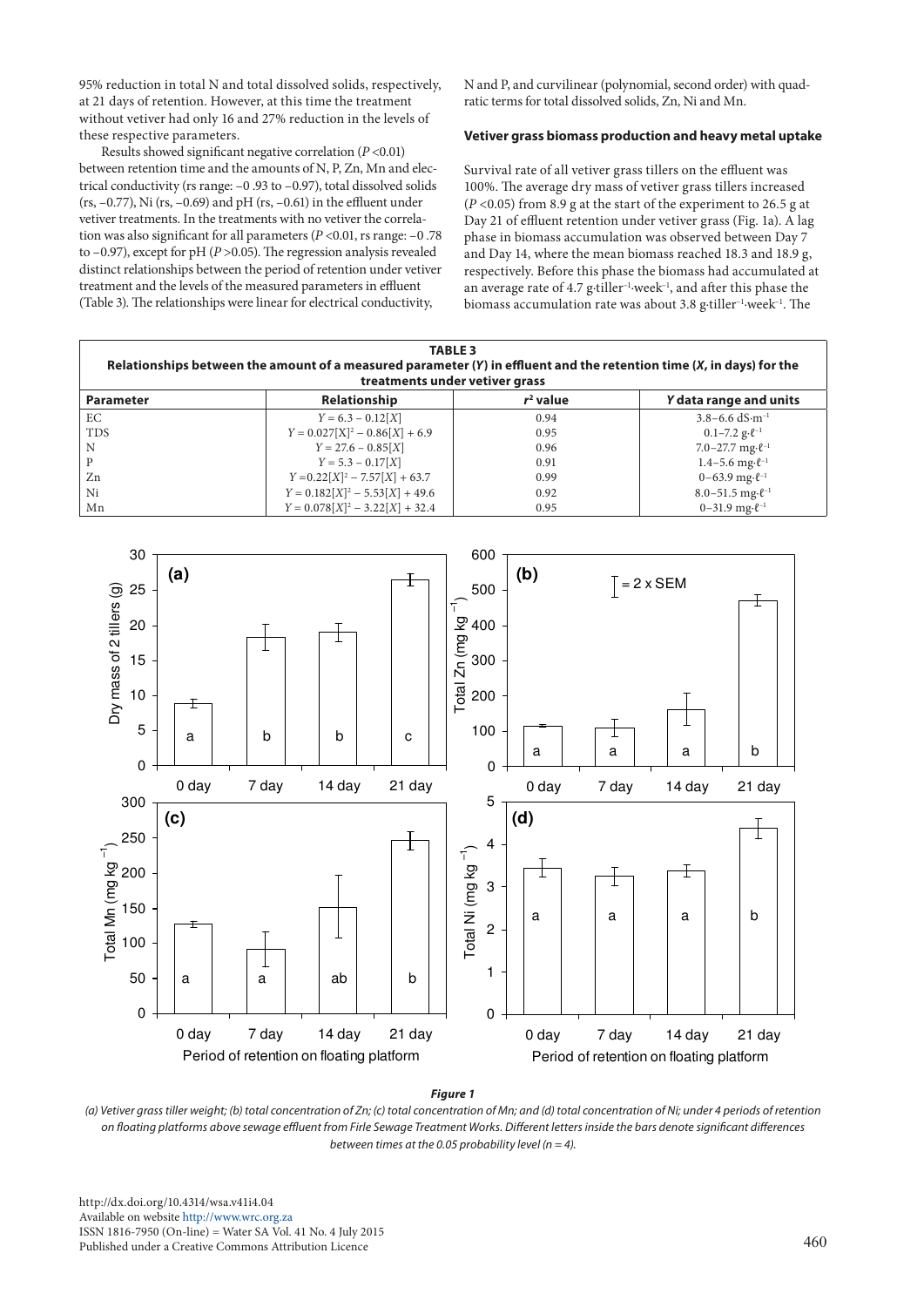amounts of Zn, Mn and Ni that accumulated per unit weight of vetiver grass biomass at different effluent retention periods are shown in Figs 1b,c,d. Zinc concentration (means range: 116–471 mg∙kg–1) showed a significant increase from the initial value only at Day 21 of effluent retention. This trend was also observed with Mn (128–246 mg∙kg–1) and Ni (3.5–4.4 mg∙kg–1). Nickel had the lowest concentration in vetiver grass, despite the fact that its concentration in effluent was higher than that of Mn (Tables 1 and 2).

In terms of total heavy metal extraction per tiller of vetiver grass (i.e. accumulated biomass multiplied by heavy metal concentration in the biomass), results showed an exponential increase in the bioaccumulation of heavy metals by vetiver grass with time (Fig. 2). The highest extraction was that of Zn (means: 0.5, 1.0, 1.5 and 6.2 mg∙tiller–1 at Days 0, 7, 14 and 21, respectively) (Fig. 2a), followed by Mn (means: 0.6, 0.8, 1.4 and 3.3 mg∙tiller–1 at the same respective days) (Fig. 2a) and lastly Ni (means: 0.02, 0.03, 0.03 and 0.06 mg⋅tiller<sup>-1</sup> also at the same respective days) (Fig. 2b). These averages amounted to net heavy metal removals of 16.4 mg Zn, 9.9 mg Mn and 0.21 mg Ni from the 9  $\ell$  of effluent through summed harvests of Days 7, 14 and 21, against the initial concentrations of 63.7, 31.5 and 51.4 mg∙ℓ–1 for Zn, Mn and Ni in the effluent (Table 2).

# **DISCUSSION**

The significant biomass accumulation over time supported the hypothesis that vetiver grass can be effective on sewage effluent in a floatation system under the local conditions in Harare, tolerating relatively high pollutant levels. However, it was not convincing to attribute the larger fraction of the purification process to plant uptake within the studied 21 days of effluent retention under vetiver grass, as many researchers



#### *Figure 2*

Total extraction of (a) Zn, Mn, and (b) Ni per tiller of vetiver grass on 9 ℓ of serve to im sewage effluent and its relationships with the period of retention on the *floating platform.*

[http://dx.doi.org/10.4314/wsa.v41i4.0](http://dx.doi.org/10.4314/wsa.v41i4.04)4 Available on website<http://www.wrc.org.za> ISSN 1816-7950 (On-line) = Water SA Vol. 41 No. 4 July 2015 Published under a Creative Commons Attribution Licence

have demonstrated (e.g. Chomchalow, 2003; Gupta et al., 2012; Aksorn and Chitsomboon, 2013). This was mainly because the reduction in heavy metal amounts in the effluent was considerably higher than the corresponding plant uptake of the heavy metals, especially for Ni. Thus, there could have been other mechanisms responsible for effluent cleaning, which were favoured more in the presence of vetiver grass. One such mechanism could be bio-sorption in which the microorganisms and colloidal sludge particles exhibit metal-binding capacities related to metabolic or physico-chemical processes (Ahalya et al., 2003). This mechanism may also explain why the effluent under no vetiver grass showed some natural self-purification over time, although at a considerably lower rate than the effluent under vetiver grass.

The lack of a simple linear relationship between the reduction in heavy metal concentration in effluent and the retention time suggests multiple heavy metal removal mechanisms. According to Prasad (2011), experimental evidence showing nonlinear kinetics of disappearance of metals from solutions suggests that several different mechanisms, of differing speeds, operate simultaneously. The researcher added that the fastest mechanism is surface absorption by roots, followed by biosorption in which microbial, fungal or other biomass, living or dead, is used to take away large quantities of heavy metals. Microorganisms exhibit a strong ability to accumulate (bioaccumulate) metal and metalloids from substrates containing extremely low concentrations of these elements (Bolan et al., 2010). Over time a film of microorganisms develops on the support surfaces, which Ahalya et al. (2003) referred to as 'adsorption on inert supports'. In this study the support surface could imply the inside walls of effluent containers. Das et al. (2008) referred to it as an 'immobilised microbial biomass' that can be reused in extracting more pollutants in a bioreactor setup. In their study on phytoextraction of Cu, Zn, and Pb enhanced by chelators with vetiver grass, Chen et al. (2012) also attributed some discrepancies in their data to metal adherence to the experimental tank. This mechanism could be largely responsible for heavy metal reduction in the effluent. The roots of vetiver grass could have supported microbial life through provision of a habitat in the rhizosphere.

The roots of grasses can produce exudates that can increase the bio-availability of heavy metals, e.g., phytosiderophores that are biosynthesised from nicotinamide (Jabeen et al., 2009), or exudates that precipitate heavy metals from solution (Prasad, 2011). There was no clear evidence of exudation by vetiver grass roots as the effluent pH was maintained at a stable level above neutral. Phytosidephores are a family of acid-producing chelators produced by roots to solubilise the external insoluble metal nutrients, especially iron (Shojima et al., 1990). Prasad (2011) referred to plant removal of heavy metals from solutions through exudates as the slowest mechanism in comparison with surface absorption and bio-sorption. Under acidic conditions the solubility of most heavy metals is increased, while alkaline conditions generally result in precipitation of heavy metals. A low uptake of heavy metals would therefore be expected from the studied effluent considering that its pH was above neutral. In some batch experiments by Kumar et al. (2013) it was noted that higher pH (4–8) has no effect on Cr (VI) removal from effluents by vetiver grass, but that at pH 3.5, Cr (VI) removal increased to 55%, and at pH 2.5 metal bio-sorption was maximum around 97%. Thus, it would be necessary to make the local effluent slightly acidic in order to improve the availability of heavy metals for uptake by vetiver grass.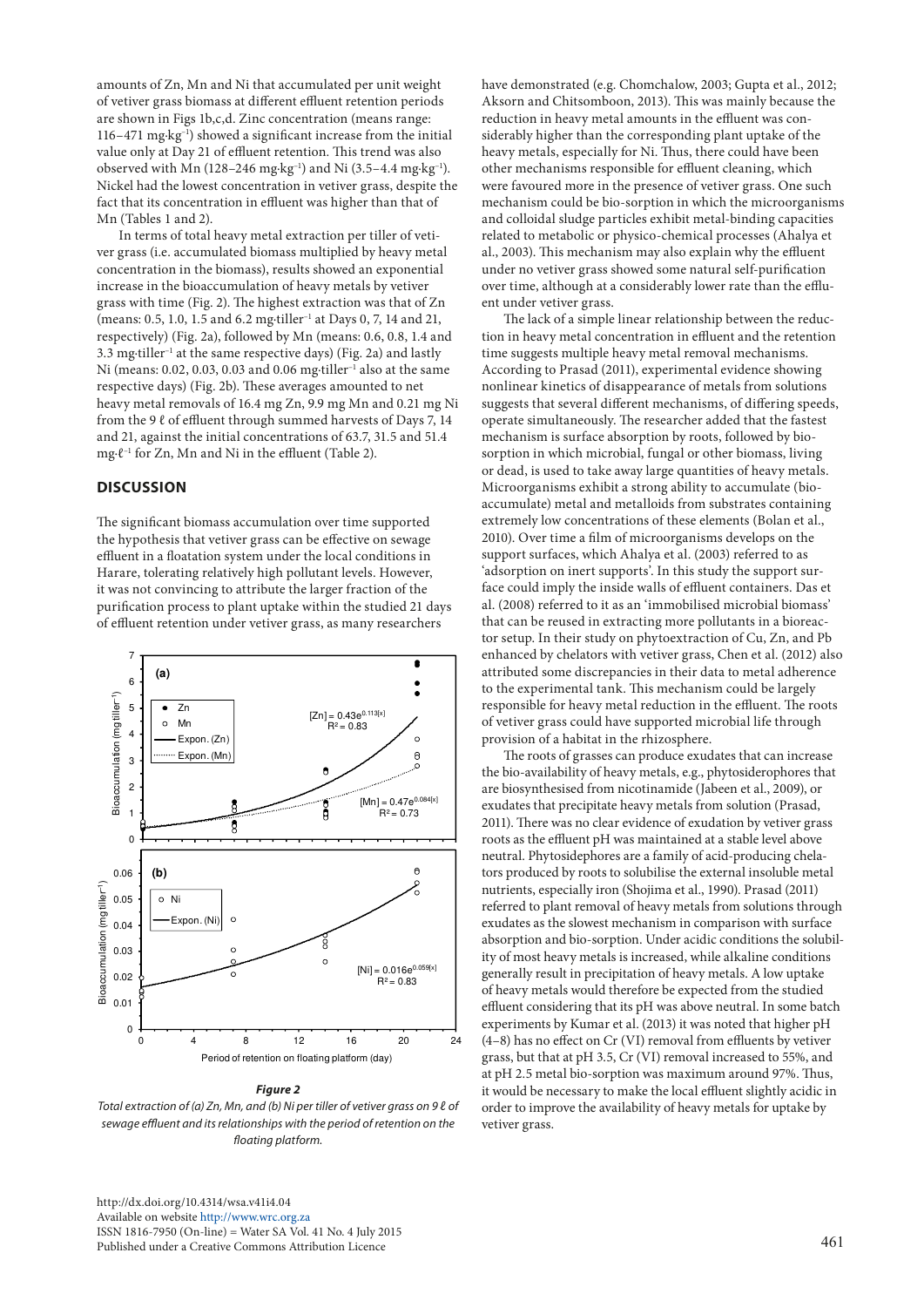The results showed an exponential increase in heavy metal extraction by the grass as time progressed, which is encouraging as it reflected the contribution of increased root biomass that could be achieved by increasing the retention time. Zinc had the highest uptake rates and this was consistent with a study by Aksorn and Chitsomboon (2013) that established that all vetiver ecotypes display a high capability for Zn uptake in both shoots and roots after 7 days of retention. The Aksorn and Chitsomboon (2013) study reported Zn uptake by vetiver grass (*Vetiveria zizanioides* and *V. nemoralis*) in the range of 8 714 to 23 285 mg∙kg–1, from an aqueous solution containing  $500 \text{ mg} \text{ kg}^{-1}$  of Zn, and concluded that vetiver grass is a good hyperaccumulator only for Zn. However, in many studies the level of uptake depended on the amount of Zn in the media and the retention time; e.g., Chen et al. (2012) found an average Zn uptake of 229 mg∙kg–1 at Day 7 of retention time, from a solution containing only 5 mg∙kg–1 Zn.

There have been relatively few studies on the uptake of Mn and Ni by vetiver grass, as the choice of most researchers has largely been on Zn, Cd and Pb. In a study by Roongtanakiat et al. (2007), Mn was recorded in higher concentrations (125 mg∙kg–1 in shoot, 188 mg∙kg–1 in root) than Zn (26 mg kg–1 in shoot, 140 mg⋅kg<sup>-1</sup> in root), despite the higher concentrations of Zn (13.8–126.4 mg⋅ $\ell^{-1}$ ) than Mn (0.2–8.3 mg⋅ $\ell^{-1}$ ) in the wastewater. According to Truong (1999), the distribution of heavy metals in vetiver grass can be divided into 3 groups: (i) very little of the As, Cd, Cr and Hg absorbed was translocated to the shoots (1–5%); (ii) a moderate proportion of Cu, Pb, Ni and Se was translocated to shoots (16–33%); and (iii) Zn was almost evenly distributed between shoot and root (40%). In the current study, it was, however, difficult to explain why the uptake of Ni was more than 10 times lower than that of Mn and Zn, despite the exponential accumulation with retention time.

The information contained in the study can be implemented in other parts of the world. The City of Johannesburg used floating wetlands to deal with sewage in Bruma Lake, a small artificial lake located northeast of the Johannesburg CBD (Reid, 2014). The efficacy of these wetlands was, however, never tested. There is therefore also a need for proven cost-effective technologies outside of Harare.

# **CONCLUSION**

This study confirmed that bioremediation of sewage effluent using vetiver grass under hydroponic conditions is a feasible complementary treatment method that can reduce the amounts of total dissolved solids, N, Zn and Mn within 21 days to levels that are acceptable for direct discharge into streams according to the wastewater discharge standards in Zimbabwe. In addition to plant uptake via the roots, other heavy metal removal mechanisms, particularly bio-sorption by microorganisms forming an immobilised microbial biomass on supporting surfaces, would be required to account for the effluent clean-up within 21 days of effluent retention under vetiver grass. There was no evidence to support heavy metal precipitation through root exudates as a mechanism of heavy metal removal since vetiver grass treatment maintained a stable effluent pH within a very narrow range above neutral. In future, a deliberate lowering of effluent pH might increase root uptake thereby lowering the effluent residence time under vetiver grass. A longer study covering the changes in redox states and speciation of nutrients and heavy metals in wastewater under vetiver grass treatment is recommended to improve understanding of the absolute contribution of bio-sorption to wastewater treatment.

# **ACKNOWLEDGEMENTS**

This study received logistical support from the Director of Harare Water, Harare City Council, through Engineer ST Muserere; material support from Environment Africa, a regional non-governmental organisation, through Mr. B. Mawire; and transport and financial support through Mr DM Mudhiriza, for which the authors are extremely grateful.

## **REFERENCES**

- AHALYA N, RAMACHANDRA TV and KANAMADI RD (2003) Biosorption of heavy metals. *Res. J. Chem. Environ.* **7** 20–30.
- AKSORN E and CHITSOMBOON B (2013) Bioaccumulation of heavy metal uptake by two different vetiver grass (Vetiveria zizanioides and Vetiveria nemoralis) species. *Afr. J. Agric. Res.* **8** 3166–3171.
- APHA (1999) *Standard Methods for the Examination of Water and Wastewater* (20th edn). American Public Health Association, Washington DC.
- BOLAN N, NAIDU R, CHOPPALA G, PARK J, MORA ML, BUDIANTA D and PANNEERSELVAM P (2010) Solute interactions in soils in relation to the bioavailability and environmental remediation of heavy metals and metalloids. *Pedologist* **53** 1–18.
- BOONSONG K and CHANSIRI M (2008) Domestic wastewater treatment using vetiver grass cultivated with floating platform technique. *Assumption Univ. J. Technol.* **12** 73–80.
- CAMPBELL RC and PLANK CO (1998) Preparation of plant tissue for laboratory analysis. In: Kalra YP (ed.) *Handbook of Reference Methods for Plant Analysis.* Soil and Plant Analysis Council, Inc. CRC Press, Taylor & Francis Group, New York.
- CHEN KF, YEH TY and LIN CF (2012) Phytoextraction of Cu, Zn, and Pb enhanced by chelators with vetiver (Vetiveria zizanioides): Hydroponic and pot experiments. *Ecology* DOI:10.5402/2012/729693.
- CHOMCHALOW N (2003) The role of vetiver in controlling water quantity and treating water quality: An overview with special reference to Thailand. *Assumption Univ. J. Technol.* **6** 145–161.
- CMEC (2013) Development and rehabilitation of municipal water and sewage treatment works for Zimbabwe. China Machinery Engineering Corporation (CMEC), Hong Kong. URL: [http://](http://www.hkexnews.hk/listedco/listconews/sehk/2013/0628/LTN20130628955.pdf) [www.hkexnews.hk/listedco/listconews/sehk/2013/0628/](http://www.hkexnews.hk/listedco/listconews/sehk/2013/0628/LTN20130628955.pdf) [LTN20130628955.pdf](http://www.hkexnews.hk/listedco/listconews/sehk/2013/0628/LTN20130628955.pdf) (Accessed 10 July 2013).
- DAS N, VIMALA R and KARTHIKA P (2008) Biosorption of heavy metals – an overview. *Ind. J. Biotechnol.* **7** 159–169.
- ENVIRONMENTAL MANAGEMENT (EFFLUENT and SOLID WASTE DISPOSAL) REGULATIONS (2007) Statutory Instrument of 2007. [CAP.] Office of the Attoney-General, Harare.
- GERRARD MA (2008) The ability of vetiver grass to act as a primary purifier of waste water; an answer to low cost sanitation and fresh water pollution. The Vetiver Network International, Texas. URL: [http://www.vetiver.org/SA\\_phytoremediation.pdf](http://www.vetiver.org/SA_phytoremediation.pdf) (Accessed 10 July 2013).
- GUPTA P, ROY S and MAHINDRAKAR AB (2012) Treatment of water using water hyacinth, water lettuce and vetiver grass - A review. *Resour. Environ.* **2** 202–215.
- GUTTERER B, SASSE L, PANZERBIETER T and RECKERZUGEL T (2009) *Decentralised Wastewater Treatment Systems (DEWATS) and Sanitation in Developing Countries: A Practical Guide*. Loughborough University of Technology, Loughborough.
- JABEEN R, AHMAD A and IQBAL M (2009) Phytoremediation of heavy metals: physiological and molecular mechanisms. *Bot. Rev.* **75** 339–364.
- KUMAR M, PAL A, SINGH J, GARG S, BALA M, VYAS A, KHASA YP and PACHOURI UC (2013) Removal of chromium from water effluent by adsorption onto *Vetiveria zizanioides* and *Anabaena* species. *Natural Sci.* **5** 341–348.
- MADYIWA S, CHIMBARI M, NYAMANGARA J and BANGIRA C (2002) Cumulative effects of mixture application on soil properties of a sandy soil under a mixture of Star and Kikuyu grass in Zimbabwe. *Phys. Chem. Earth* **27** 747–753.